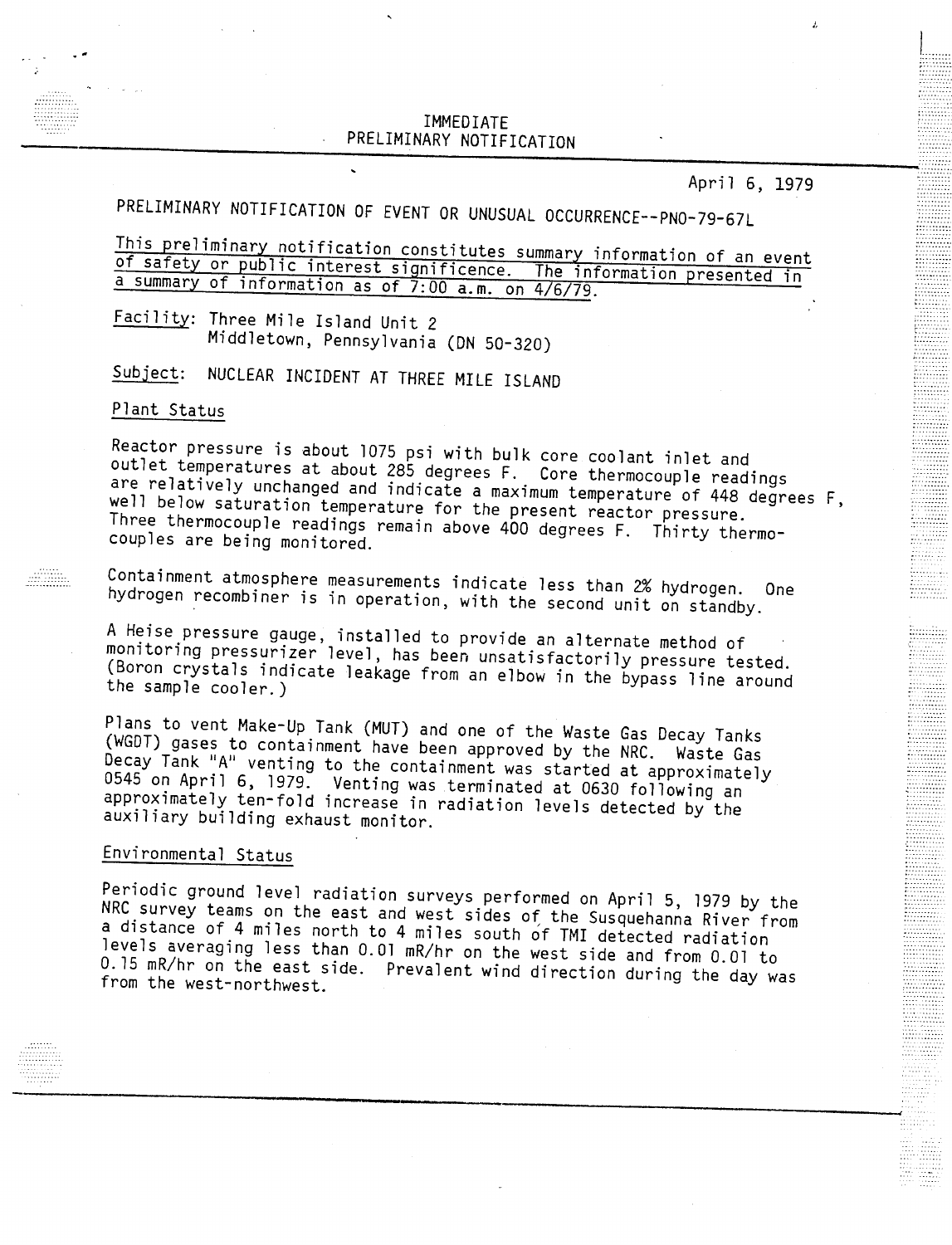Continued April 6, 1979 Page 2 PNO-79-67L Page 2

ARMS surveys were performed on April 5, 1979 at 0600, 0950, 1430, 1515,  $110^{\circ}$  to  $130^{\circ}$ . The maximum radiation lovels  $100^{\circ}$  to  $100^{\circ}$  to  $100^{\circ}$ . The maximum radiation lovels  $100^{\circ}$ . flight during which levels of 0.2  $m/h$  to 130°. The maximum radiation levels were detected during the 09.  $\frac{1}{3}$  and 10 miles the measured lovels vana fuse  $\frac{1}{2}$  and 10 mile. Between  $\sim$   $\sim$   $\sim$   $\sim$   $\sim$   $\sim$   $\sim$  measured levels were from 0.03 to 0.05 mR/h

The State of Pennsylvania reported data on milk, water, precipitation and grass samples. Analysis of ten milk samples collected on April 4 and 5 detected no radioiodine above the minimum detectable activity (MDA). Also, the results of analysis of water samples collected from five cities surrounding TMI from March 31, 1979 to April 4, 1979 detected no levels of iodine above the MDA, as did analysis of precipitation and grass samples for April 2 and 4.

Dose rates in populated areas as measured by NRC thermoluminescent dosieters (TLDs) showed only minor changes from the previous day. Minor fluctuations are expected at these low dose rates. Ten additional TLD stations at area schools were established on April 5 (making a total of 47 stations). Following are the exposure rates for previously reported locations:

Dose Rate (Milliroentgens per Hour)

|                                                                                                                                  | 4/1/79                                                               | 4/2/79                                                               | 4/3/79                                                               | 4/4/79                                                               | 4/5/79                                                               | in the control of the control of the control of the control of the control of the control of the control of the control of the control of the control of the control of the control of the control of the control of the contr |
|----------------------------------------------------------------------------------------------------------------------------------|----------------------------------------------------------------------|----------------------------------------------------------------------|----------------------------------------------------------------------|----------------------------------------------------------------------|----------------------------------------------------------------------|--------------------------------------------------------------------------------------------------------------------------------------------------------------------------------------------------------------------------------|
| Falmouth<br>Middletown<br>Goldsboro<br>Goldsboro<br>Lewisberry<br>Pleasant Grove<br>York Haven<br>Conewago Heights<br>Emigsville | 0.15<br>0.04<br>0.13<br>0.04<br>0.05<br>0.04<br>0.07<br>0.04<br>0.05 | 0.01<br>0.01<br>0.05<br>0.02<br>0.02<br>0.02<br>0.02<br>0.02<br>0.02 | 0.20<br>0.02<br>0.07<br>0.05<br>0.04<br>0.06<br>0.10<br>0.07<br>0.07 | 0.04<br>0.01<br>0.07<br>0.02<br>0.03<br>0.01<br>0.05<br>0.02<br>0.02 | 0.02<br>0.01<br>0.05<br>0.03<br>0.02<br>0.01<br>0.01<br>0.01<br>0.02 | E<br>$\cdots$<br>E<br>$\mathbb{R}^2$<br>$\mathbb{R}^{n \times n}$<br>$\cdots$                                                                                                                                                  |

" .... " -- ...

.......

# Population Exposure Estimates

Representatives from NRC, EPA and HEW have made estimates of the radiation doses to the public around TMI based primarily on TLD data. The calculated population dose increment for 4/3/79 to 4/4/79 is 70 man-rems. The total cumulative, 50 mile radius population dose since 3/28/79 is estimated to be 2100 man-rems with an *average* dose to an individual of 1.1 millirems. The estimated maximum dose to an individual offsite (hypothetical, connuously present 0.5 mile NE of plant) is estimated to be less than 100 llirem.